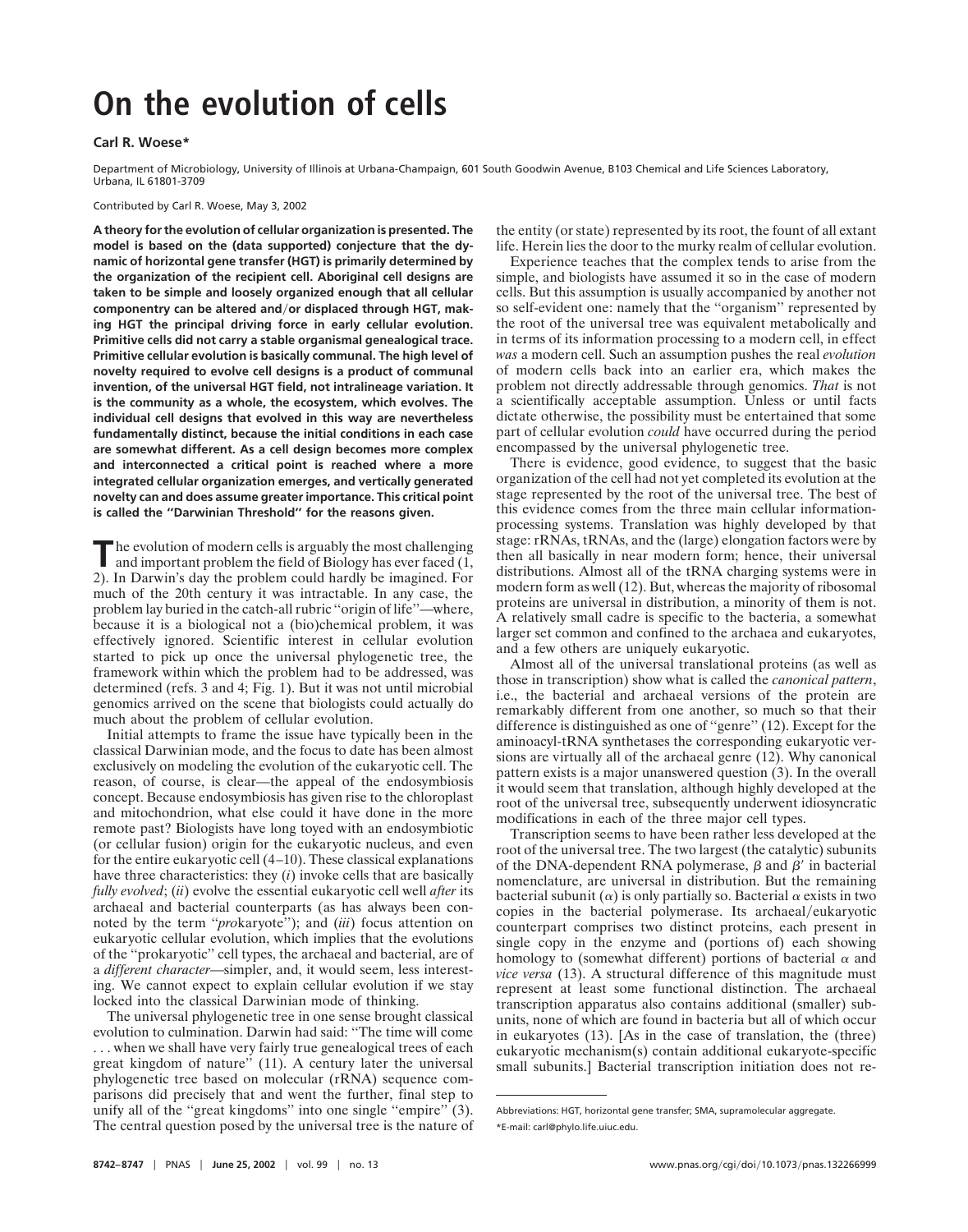

**Fig. 1.** The universal phylogenetic as determined by ribosomal RNA sequences analyses. [Reproduced with permission from ref. 15 (Copyright 2000, *Proc. Natl. Acad. Sci. USA*).]

semble its archaeal/eukaryotic counterpart (14). Although a universal transcription function seems to have existed by the end of the universal ancestor period, that mechanism seems rudimentary.

A modern type of genome replication mechanism did not exist at the root of the universal tree (14). Virtually no homology (orthology) exists between the bacterial genome replication mechanism and that basically common to the archaea and the eukaryotes (although a number of bacterial and archaeal DNA polymerases, some of which serve repair functions, do show sequence homology). Modern genome replication mechanisms seem to have evolved twice (14).

These fundamental differences in the genetic machinery constitute a *prima facie* case to the effect that the era of cellular evolution continued well into the evolutionary period encompassed by the universal phylogenetic tree. It would also seem that the order of maturation of the information processing systems was first translation, then transcription, and finally modern genome structure and replication (14).

#### **Horizontal Gene Transfer (HGT)**

HGT is one of two keys to understanding cellular evolution. The phenomenon has long been known, but the HGT we thought we knew is not the HGT that genomics reveals. Only a decade ago HGT was generally considered a relatively benign force, which had sporadic and restricted evolutionary impact. However, the HGT that genomics reveals is not of this nature. It would seem to have the capacity to affect the entire genome, and given enough time could, therefore, completely erase an organismal genealogical trace. This is an evolutionary force to be reckoned with, comparable in power and consequence to classical vertical evolutionary mechanisms (15).

**How Much Has HGT Eroded the Organismal Trace?** In the late 1990s it became possible to infer universal phylogenetic trees from molecules other than rRNA. Disturbingly, the majority of these yielded universal trees that differ significantly in topology from the rRNA tree (16). The feeling arose that the universal rRNAbased tree was somehow basically flawed (17), or wrongly rooted (18), or that HGT had erased the deep ancestral trace (19), making determination of the universal phylogenetic tree impossible. These hasty conclusions are wrong, as closer examination of the data shows.

The many protein trees that differ in topology from the rRNA tree also differ in topology from one another, the hallmark of HGT. Moreover, some protein-based trees do exhibit topologies in agreement with that of the universal rRNA tree (20). Nearly all of the universal components of translation and transcription do so, as do a small number of other proteins, e.g., HSP-60. The

most convincing evidence for a core of genes with a common history that defines an organismal genealogy tracing back to the root of the universal tree comes from the aminoacyl-tRNA synthetases.

The 20-odd aminoacyl-tRNA synthetases have obviously been intensely involved in HGTs (12). Roughly, a third of them yield trees that do not exhibit the above-described canonical pattern (12). The other two-thirds also break with canonical pattern to one extent or another, but that pattern, albeit eroded, is still evident (12). Tellingly, this canonical pattern is seen for synthetases that are specifically related to one another, the valine and isoleucine synthetases, for example. Both of these enzymes demonstrate (highly eroded) canonical pattern but differ completely in how they have violated that pattern (12). The only reasonable explanation here is that the canonical pattern predates the evident HGT that the aminoacyl-tRNA synthetases have undergone, and HGT has failed to erase it completely. Because all have been subject to widespread HGT, and because they are all functionally of a kind, the aminoacyl-tRNA synthetases as a group provide an especially convincing argument that there exists a genetic trace of our descent from some kind of common ancestral condition.

Yet a new realization comes with this finding: although organisms do have a genealogy-defining core of genes whose common history dates back to the root of the universal tree, that core is very small. Our classically motivated notion had been that the genealogy of an organism is reflected in the common history of the *majority* of its genes. What does it mean, then, to speak of an organismal genealogy when nearly all of the genes in the cell—genes that give it its general character—do *not* share a common history? This question again goes beyond the classical Darwinian context.

**What Shapes HGT?** The most notable characteristic of HGT is the extreme variation in its frequency and phylogenetic range from one gene to another, from one major taxon to another (12). Among those genes important to cellular function and structure, the best example may be the differences in frequency and range of HGT shown by the various componentry of the translation apparatus. On the one hand, the tRNA charging enzymes (as we have seen) are notable for relatively frequent and phylogenetically broad-ranging gene transfers (12). On the other, the ribosomal proteins are notable for the virtual lack thereof. Why do different components of the same mechanism show such different HGT profiles?

A number of factors affects the character of HGT, e.g., proximity of potential donor and recipient organisms (as would occur in microbial consortia, for example) or cellular defenses against alien genetic material. All of these except one are general in nature; they cannot make the fine distinctions among individual genes required to explain the sharp difference between the HGT characteristics of the aminoacyl-tRNA synthetases and other components of the translation mechanism. That one factor is compatibility of an alien gene with the overall organization of the recipient cell (15).

Cellular componentry can be roughly classified according to the degree to which it is connected to the rest of the cell. Loosely connected, or modular, elements define one extreme of the spectrum. Such components tend to be largely self-defining in their structure/function, interacting minimally with other elements in the cell, and are, therefore, obvious candidates for horizontal gene displacement by alien homologs. At the other extreme are the tightly coupled elements, which have extensive, specific, and constraining physical and chemical ties to others of the cellular componentry and, therefore, could seldom, if ever, be sufficiently mimicked by an alien homolog to be displaced by it. The remarkable difference between the HGT profiles of the aminoacyl-tRNA synthetases and others of the translation com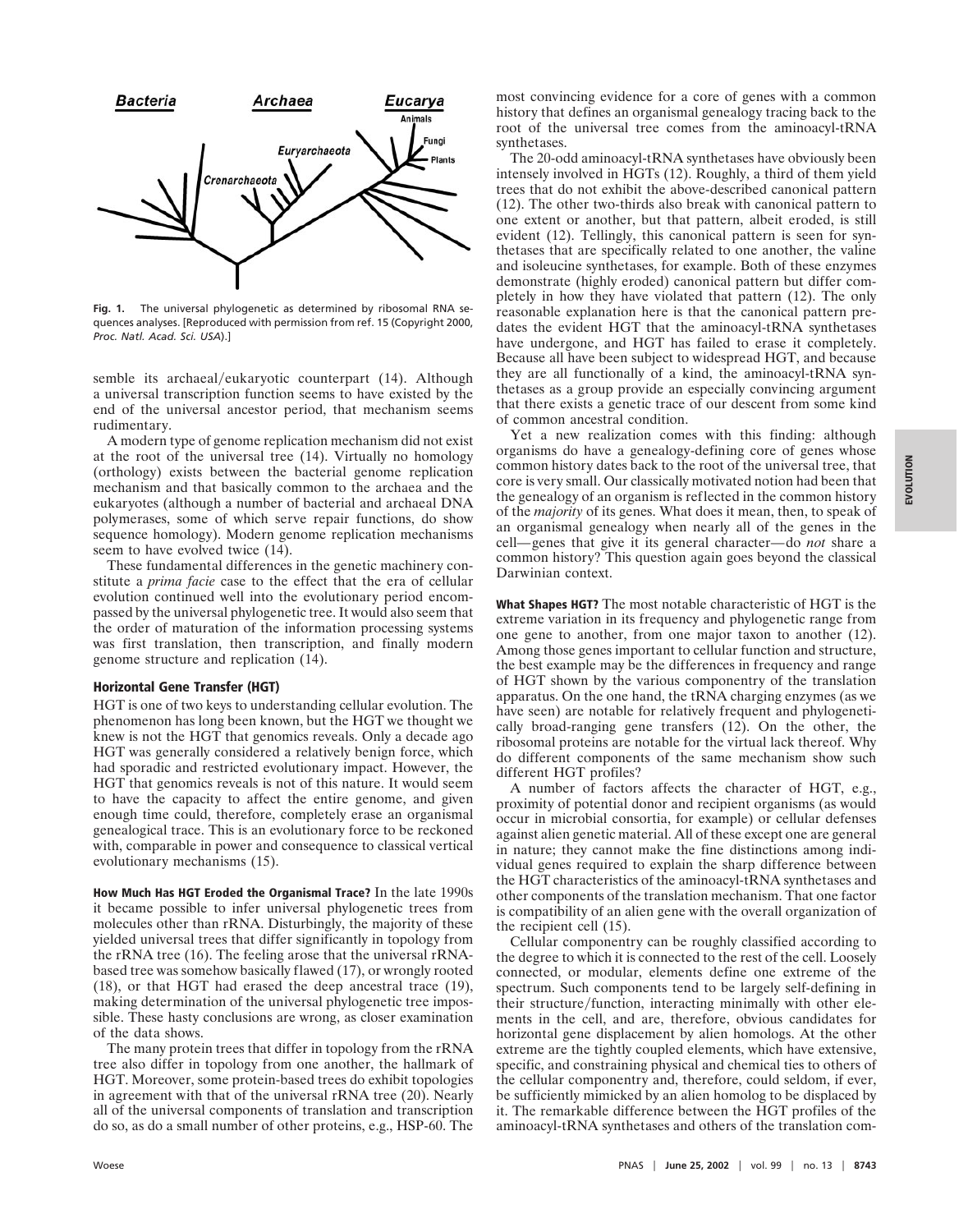ponentry is thus explained by the loosely coupled, modular nature of the former and the tightly coupled nature of the latter (15, 21).

**The Darwinian Threshold.** The degree of connectedness of the componentry of the cell has profound evolutionary implications. If a cell was simple and highly modular in organization, HGT would play a stronger role in its evolution than otherwise (15, 21). Indeed, were that organization simple and modular enough, all of the componentry of a cell could potentially be horizontally displaceable over time. The organismal genealogical record would be ephemeral; *no stable record could exist*. Suppose that the primitive ancestors of modern cells were of this nature. That would mean that *at its beginning, cellular evolution would have been driven in the main by HGT* (1, 21).

In its subsequent evolution a primitive cell of this type would become ever more complex, idiosyncratically connected, and thereby increasingly refractory to horizontal gene acquisition, especially the more spectacular forms of it (21). In other words, there would come a stage in the evolution of cellular organization where the organismal genealogical trace (recorded in common histories of the genes of an organism) goes from being completely ephemeral to being increasingly permanent (21). This point in evolution, this transition, is appropriately call the ''Darwinian Threshold.'' On the far side of that Threshold "species" as we know them cannot exist. Once it is crossed, however, speciation becomes possible (21). The Darwinian Threshold truly represents the Origin of Species, in that it represents the origin of speciation as we know it.

It has a name and criteria by which it can be recognized (21), but what actually is the evolutionary transition called the ''Darwinian Threshold?'' It could be an otherwise undistinguished mile marker along the road from simple to complex cells. Or it could represent a point in cellular evolution where something drastic occurs. I posit the latter. The cell is a complex dynamic system. As its connectedness increases such a system can reach a critical point, where a phase change occurs, where a new, higher level organization of the whole emerges (22). That, I suggest, is what the Darwinian Threshold represents, a hitherto unrecognized phase change in the organization of the evolving cell.

**The Root of the Universal Tree.** The universal tree has no root in the classical sense (1, 21). The root is actually a Darwinian Threshold, the first point at which we can begin to give tree representation to the organismal evolutionary course. A certain ''symmetry of descent'' is inherent in the classical view that is totally lacking here. In a classical phylogenetic bifurcation both sister lineages and their common ancestor are in essence alike. But, at the root of the universal tree (and in the first branching of the tree) classical presumptions do not hold (21), because the root is not a classical root, the sister lineages resulting from the earliest branchings are in no sense ''sisters.'' They differ in fundamental ways.

The nonclassical perspective required here takes some getting used to. We need to release all of the classical connotations of "symmetry" in these "bifurcations." That the cell type on one side of the initial bifurcation has crossed a Darwinian Threshold *does not imply* that the organisms represented by the other side have done so. Indeed, different cell types would be expected to reach their Darwinian Thresholds more or less independently, at different times (1). The initial bifurcation of the universal tree (Fig. 1) tells us only that the *bacterial* cell type has crossed its Darwinian Threshold (23). Although the archaea and eukarya are represented by a ''common lineage'' at that stage, this is deceptive: the two are in effect lumped by forcing tree representation on the situation. Neither has yet to establish a stable genealogical trace. Neither has crossed its Darwinian Threshold.

And that is *all* that their so-called ''common ancestral lineage'' signifies.

The great similarity between the archaeal and eukaryal information processing systems should be interpreted in this light. This similarity does not result from the implantation of some more or less finished archaeal versions of these systems into a eukaryotic (or other) cell that previously contained nothing of the sort (as is often suggested). Rather, it reflects the fact that at the time of the basal bifurcation of the universal tree, the archaeal and eukaryotic cell types were still being communally forged in the chaos of the universal gene-exchange pool (21), along with other cell types now extinct. Under these evolutionarily fluid conditions, major cellular systems could still be horizontally melded.

Crossing a Darwinian Threshold leads to a more solidified, organized cellular design. In that the bacterial cell design was the first to achieve this condition *the bacterial versions of the central (universal) cellular systems represent earlier ancestral versions of these systems than do their archaeal or eukaryotic counterparts*.

A question remains as to the order in which the Archaea and Eucarya crossed their Darwinian Thresholds. At this point we have no way of telling which was first. However, I tend to agree with the conjecture of Kandler (23) that it was the archaeal type. My reason is that archaeal versions of the translation, transcription, and genome replication systems (which so strikingly resemble their eukaryotic counterparts) are in all cases simpler in structure, which is consistent, at least, with the archaeal versions being closer to some ancestral form than are the eukaryotic ones.

### **The Evolution of Translation**

The second of the keys to understanding cellular evolution is the nature and evolution of translation. This is a topic dealt with extensively in my earlier writings on cellular evolution (1, 3, 15, 21, 24–29), and, therefore, will merely be summarized here.

Translation increasingly shows itself to be an RNA-defined mechanism (30–33). Its primordial form almost certainly arose in some sort of ''RNA-world'' context. This simple RNA-based primitive translation process was highly imprecise (in matching anticodon to codon, in maintaining reading frame). Therefore, only small proteins and/or proteins imprecise in sequence (and therefore simple and general in function) could at first evolve (24, 25). The evolution of translation was a boot-strapping process, in which small improvements in translation led to improvement in proteins in general. These second-generation proteins then replaced (most of) their predecessors. Among them, of course, were proteins that further improved translation, and so on—ultimately giving rise to a translation mechanism having modern performance levels (25). Because large proteins of the kind that seem central to modern genome replication mechanisms and the like were initially absent, these informationprocessing systems were also initially imprecise (25). This fact means that primitive genomes would have been relatively small.

Translation would seem to be the leading edge of a wave of cellular evolution in which proteins evolve to greater and greater levels of complexity and specificity (25). Note that this is in essence the conclusion drawn above from comparative evidence, i.e., the evolution of translation led that of transcription, which in turn led that of modern genome structure and replication.

## **Cellular Design and Its Evolution**

The cell is the essence of biology. At least that is how 20th century molecular biology saw it, and the great goal was to understand how cells were organized and work. This goal, it was assumed, could be accomplished by cataloging (and characterizing) all of the parts of the mechanism, with the tacit assumption that given such a parts list the overall organization of the cell would become apparent. Today, such lists exist for several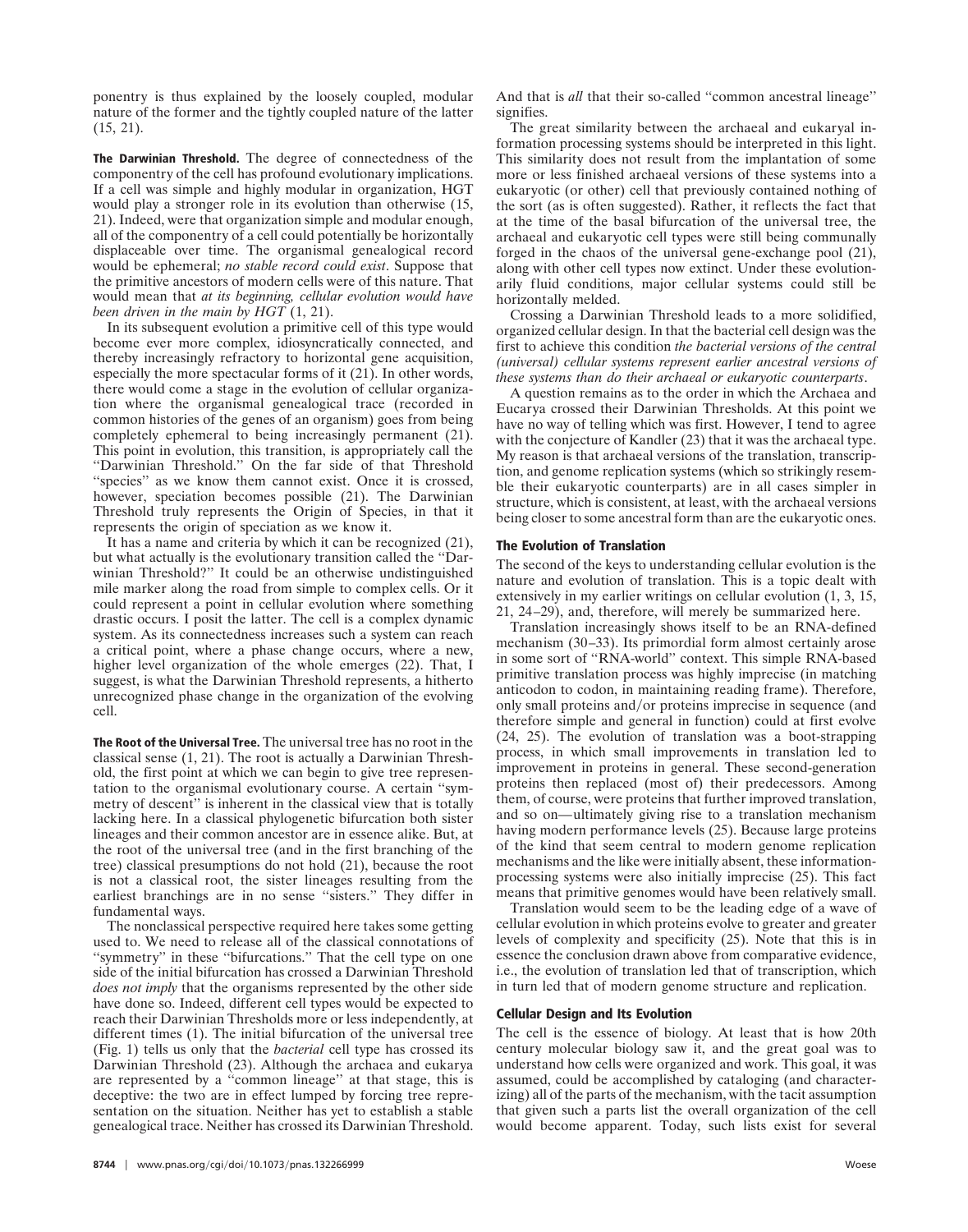organisms. Yet an understanding of the whole remains as elusive a goal as ever (34).

The fault here lies with the reductionist perspective of molecular biology. The problem of cellular design cannot be fit into this rigid, procrustean framework. It should be obvious from the foregoing discussion that biological cell design is not a static, temporal, or local problem. Indeed, the problem cannot be understood (as opposed to described) apart from the evolution of that design.

# **The Doctrine of Common Descent**

[P]robably all of the organic beings which have ever lived on this earth have descended from some one primordial form . . . .

This, Darwin's Doctrine of Common Descent (35), is the primary evolutionary assertion and a cornerstone of modern biology, and it epitomizes classical biological thinking. The Doctrine implies two questions, what was the nature of the primordial form and why was that form unique. Through genomics these can now be approached. However, we are about to find that the two separate questions the Doctrine seems to pose are not separate but part and parcel of one another. The difficulty with the classical Darwinian outlook, as Alfred North Whitehead (36) long ago pointed out, is that it sees evolution as a ''procession of forms,'' when the focus should instead be on the process that produces them—on the gem, not the reflections from its facets.

The reality of HGT is forcing us to the Whitheadian point of view, making us think more about the process and less about the detailed forms it generates. From this perspective we will see that there was not one particular primordial form, but rather a process that generated many of them, because only in this way can cellular organization evolve. The Doctrine of Common Descent (and classical evolutionary thinking in general) rests on the tacit assumption that the dynamic of the evolutionary process remains unchanged as it gives rise to increasingly complex, specific, etc. cellular forms. Yet the forms in essence are the process. Therefore, fundamental changes in their nature can only mean changes in the underlying evolutionary dynamic. The time has come for Biology to go beyond the Doctrine of Common Descent. Neither it nor any variation of it (invoking, say, several primordial forms) can capture the tenor, the dynamic, the essence of the evolutionary process that spawned cellular organization.

**The Dilemma of Cellular Evolution.** Evolving the cell requires evolutionary invention of unprecedented novelty and variety, the likes of which cannot be generated by any familiar evolutionary dynamic. The task can be accomplished only by a collective evolution in which many diverse cell designs evolve simultaneously and share their novelties with one another; which means that (*i*) HGT (and a genetic *lingua franca*) is a necessary condition for the evolution of cell designs, and (*ii*) a cell design cannot evolve in isolation; others will necessarily accompany it.

There is an inherent contradiction in this situation. Although HGT is essential for sharing novelty among the various evolving cell designs, it is at the same time a homogenizing force, working to reduce diversity. Thus, what needs explaining is not why the major cell designs are so similar, but why they are so different. This apparent contradiction can be resolved by assuming that the highly diverse cell designs that exist today are the result of a common evolution in which each of them began under (significantly) different starting conditions. [Initial conditions do not necessarily damp out for complex dynamic processes; indeed, they can lead to vastly different outcomes  $(22)$ .]

**The Course of Cellular Evolution.** From the start the course of cellular evolution is a march toward greater complexity, integration, precision, specificity of cellular design, etc. All of this results in increased idiosyncrasy, which, of course, leads to decreased interactivity with other cell types, decreased capacity to benefit from the universal gene-exchange pool. But in becoming complex, the cell design has created many new directions in which it can evolve on its own; it remains evolutionarily versatile, albeit in a different, more restricted way than when its organization allowed it to partake more freely of the novelty contained in the universal gene-exchange pool.

Cellular evolution is a self-limiting process. As a design evolves to greater complexity, the possible ways in and extent to which that design can be altered continue to diminish. Increased integration and complexity buy specificity, but at the cost of flexibility. An end point is ultimately reached where the organization of the cell can no longer fundamentally change. Only trivial changes are thereafter possible. The evolution of the cell *per se* is basically complete; the modern cell is born.

**When Did the Evolution of Modern Cells Begin?** The origin of proteinaceous cells is the most important single event in evolutionary history and, therefore, had to have occurred at some clearly definable evolutionary stage. I believe that stage is evident. Consider the following: in the evolutionary course there have been a few great junctures, times of major evolutionary advance. Their hallmark is the emergence of vast, qualitatively new fields of evolutionary potential, and *symbolic representation* tends to underlie such evolutionary eruptions. These ''New Worlds'' can arise when some existing biological entity (system) gains the capacity to represent itself (what it is and/or does) in some symbolic form (37). The resulting world of symbols then becomes a vast and qualitatively new phase space for evolution to explore and expand. The invention of human language is one such juncture. It has set *Homo sapiens* entirely apart from its (otherwise very close) primate relatives and is bringing forth a new level of biological organization. The most important of these junctures, however, was the development of translation, whereby nucleic acid sequences became symbolically representable in an amino acid ''language,'' and an ancient ''RNA-world'' gave way to one dominated by protein. It is clear that the modern cell could not have evolved except in such a period of great evolutionary expansion. *The evolution of modern cells, then, had to begin with the onset of translation*.

**Transforming an RNA-World.** Everyone seems to have his or her own take on the RNA-world. I see it as an ''era of nucleic acid life" (27), a time when (RNA) programmed protein synthesis did not yet exist, and therefore a time when nucleic acid, the most evolutionarily versatile and malleable polymer then extant, defined and dominated the scene. This is not to imply that polypeptides were absent then (29). They existed to the extent that existing (bio)chemical mechanisms could generate them. [Such peptides, however, would be simple and, perhaps more importantly, fundamentally immutable in sequence. In other words, in the era of nucleic acid life, it is the nucleic acids that evolve to accommodate the peptides, not the reverse.] Some source of the monomers and energy to make biopolymers is obviously required, which calls for a ''metabolic network,'' a network that also produces other compounds, such as cofactors, and, therefore, is biochemically rich and self-sustaining.

Just as cells today are the fundamental units of biological organization, there must have been analogous higher-order architectures designed around nucleic acid componentry, which filled similar niches in the RNA-world. These latter I call ''supramolecular aggregates'' (or SMAs) to distinguish them from cells of the kinds we know. Within these SMAs, nucleic acids presumably performed roles similar to many of those that proteins perform today. As evolution has populated the biosphere today with a great variety of cellular entities (derived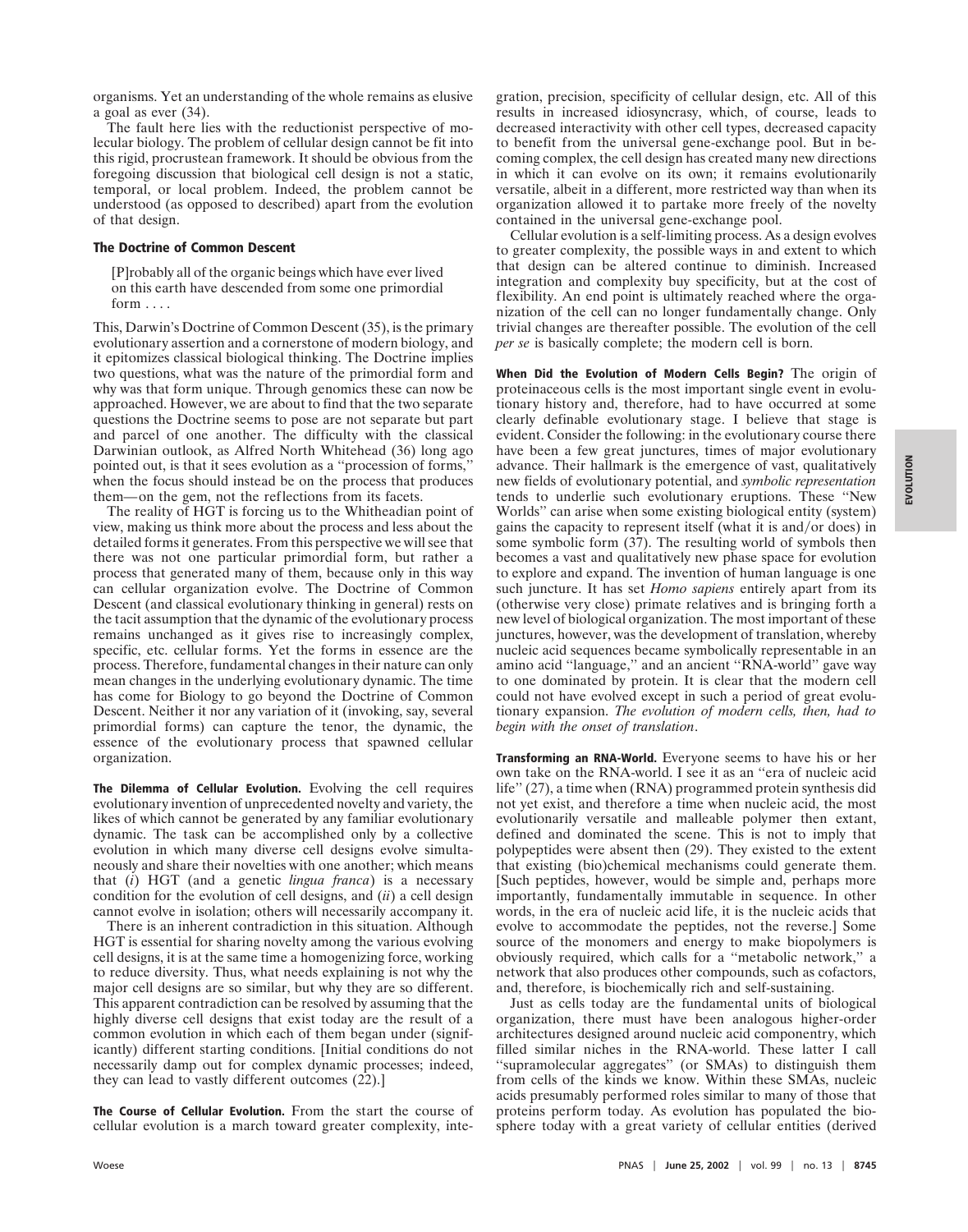from one of three basic modern cell designs), so the RNAworld would be populated with a collection of diverse SMA architectures.

When translation entered the picture, it produced proteinaceous representations (translations) of preexisting RNA sequences. Initially most such translations must have had no relevance in terms of the existing SMAs, but a small fraction of them likely did—especially any that resembled nontranslationally produced polypeptides already incorporated into the system. Translationally produced peptides would have meaning in either of two contexts: (*i*) in terms of the SMA of which the translated RNA was already a functional part or (*ii*) in terms of other SMAs (and other entities) to which the translated RNA *per se* had no significance. Here then, with the second possibility, was something unique in the (RNA) world, namely, nucleic acids whose primary value lay in their coding capacity. Herein began the need for a commerce in coding nucleic acids.

It is reasonable that in an RNA-world being rapidly transfigured into a proteinaceous one, some of the basic SMA types served as starting platforms for proteinaceous cell designs. Here then is the reason why extant cellular designs are so different. If they start under different initial conditions, each from a different SMA platform, they will end up as different designs, despite the homogenizing influence of HGT.

Because of their origin in SMA architectures, cell designs would initially use nucleic acids in a variety of function/structure roles, many of them catalytic. With the translation apparatus as the prime example, it is clear that nucleic acids still play important functional roles in cells today—something that becomes ever clearer as interest in small cellular RNAs increases (38). One can picture (translated) proteins first serving to facilitate nucleic acid-defined functions, and later those proteins evolving to assume those functions outright. Also, some of the RNA components of early cells could subsequently have been recruited into new roles (6). Translation would seem to be an intermediate case, where functionality defined by RNA clearly still exists, but it seems facilitated if not enabled by proteins (32).

The present model strives to release the fetters classical Darwinian thinking imposes on the concept of cellular evolution. In evolving the basic cellular fabric, endosymbiosis (interactions between mature cells) has now been relegated to a secondary role, if not disallowed completely. The core componentry of the cell was forged in the high evolutionary temperatures (21) of the communal ancestral gene pools that the various cell designs shared. Having to rationalize those features *unique* to each of the three major cell types (10, 39) on the assumption they evolved late in the game (in the period covered by the universal tree) is clearly problematic. Now, these and other features of the cell have time to develop, to spawn gene families, and so on, in the vast expanses of the prehistoric past—in the chaotic era of modular cell designs, cosmopolitan proteins, and the like—long before any Darwinian Threshold had been reached.

#### **Recapitulation**

To begin to understand cellular evolution, one has to go beyond the classical concepts of cells, ancestry, and genealogy. The theory presented here is intended to provide a starting frame-

- 1. Woese, C. R. (1982) *Zentralbl. Bakteriol. Hyg. I. Abt. Orig. C* **3,** 1–17.
- 2. Brenner, S. (1998) *Science* **282,** 1411–1412.
- 3. Woese, C. R. (1987) *Microbiol. Rev.* **51,** 221–271.
- 4. Zillig, W., Klenk, H. P., Palm, P., Leffers, H, Puhler, G., Grupp, F. & Garrett, R. (1989) *Endocytol. Cell Res.* **6,** 1–25.
- 5. Margulis, L. (1970) *Origin of Eucaryotic Cells* (Yale Univ. Press, New Haven, CT).
- 6. Hartman, H. (1984) *Spec. Sci. Technol.* **7,** 77–81.
- 7. Sogin, M. L. (1991) *Curr. Opin. Genet. Dev.* **1,** 457–463.
- 8. Moreira, D. & Lopez-Garcia, P. (1998) *J. Mol. Evol.* **47,** 517–530.

work for conceptualizing cellular evolution in general, to move beyond endosymbiosis models and the like, to view the evolutions of the three major modern cell designs in comparable terms, and to give the picture of cellular evolution a continuity it heretofore lacked. The following points summarize the theory.

- 1. Modern cells necessarily begin to evolve with the origin of the translation process, in an RNA-world-like setting.
- 2. The RNA-world was populated by a variety of SMAs, the counterparts of cells today. Different ones of these SMAs would serve as the starting architectures around which various aboriginal proteinaceous cell designs were initially fashioned. These differing initial conditions are what underlie the differences in organization among the three primary cell types today.
- 3. The type and extent of novelty required to evolve a (proteinaceous) cell is impossible to generate in the context of the highly limited kind of gene pool (and type of cellular organization) that is associated with an individual lineage today. Only global invention arising in a *diverse* collection of primitive entities is capable of providing the requisite novelty.
- 4. Therefore, cellular evolution must begin in a collective mode. (*i*) The (early) evolution of a cell design can occur only in a context wherein a variety of other cell designs are simultaneously evolving. (*ii*) Mechanisms must exist whereby novelty can be globally disseminated (horizontally exchanged), which include a universal genetic code (*lingua franca*) carried by a standard, generic translation apparatus, one readily exchanged among the various cell types. (*iii*) The componentry of primitive cells needs to be cosmopolitan in nature, for only by passing through a number of diverse cellular environments can it be significantly altered and refined. (*iv*) Early cellular organization was necessarily modular and malleable.
- 5. Because of their loose construction and the cosmopolitan nature of their componentry, primitive cells initially did not have stable genealogical records.
- 6. Individual lineages, species as we know them, emerged from this common ancestral chaos only when cellular organization achieved a certain degree of complexity and connectedness. This transition is marked by certain key functions, such as translation (themselves complex in nature), becoming fixed, ''custom-fitted'' into the emerging cellular fabric, which made them hard to impossible to displace through horizontal gene exchange. I have called the stage at which this new, more complex, integrated organization arises the Darwinian Threshold, the first occurrence of which corresponds to the emergence of a modern type of cellular organization and is conventionally perceived as the root of the universal tree.
- 7. Extant life on Earth is descended not from one, but from three distinctly different cell types. However, the designs of the three have developed and matured, in a communal fashion, along with those of many other designs that along the way became extinct.

Grateful thanks to Norman Pace, Claudia Reich, Jürgen Brosius, Frank Harold, Charles Kurland, and Harry Noller for their various helpful comments and suggestions. My work is supported by the National Aeronautics and Space Administration and the Department of Energy.

- 9. Martin, W. & Mueller, M. (1998) *Nature (London)* **392,** 37–41.
- 10. Hartman, H. & Fedorov, A. (2001) *Proc. Natl. Acad. Sci. USA* **99,** 1420–1425.
- 11. Burkhardt, F. & Smith, S. (1990) *The Correspondence of Charles Darwin* (Cambridge Univ. Press, Cambridge, U.K.), Vol. 6, pp. 1856–1857.
- 12. Woese, C. R., Olsen, G. J., Ibba, M. & Soll, D. (2000) *Microbiol. Mol. Biol. Rev.* **64,** 202–236.
- 13. Langer, D., Hain, J., Thuriaux, P. & Zillig, W. (1995) *Proc. Natl. Acad. Sci. USA* **92,** 5768–5772.
- 14. Olsen, G. J. & Woese, C. R. (1996) *Trends Genet.* **12,** 377–379.
- 15. Woese, C. R. (2000) *Proc. Natl. Acad. Sci. USA* **97,** 8392–8396.